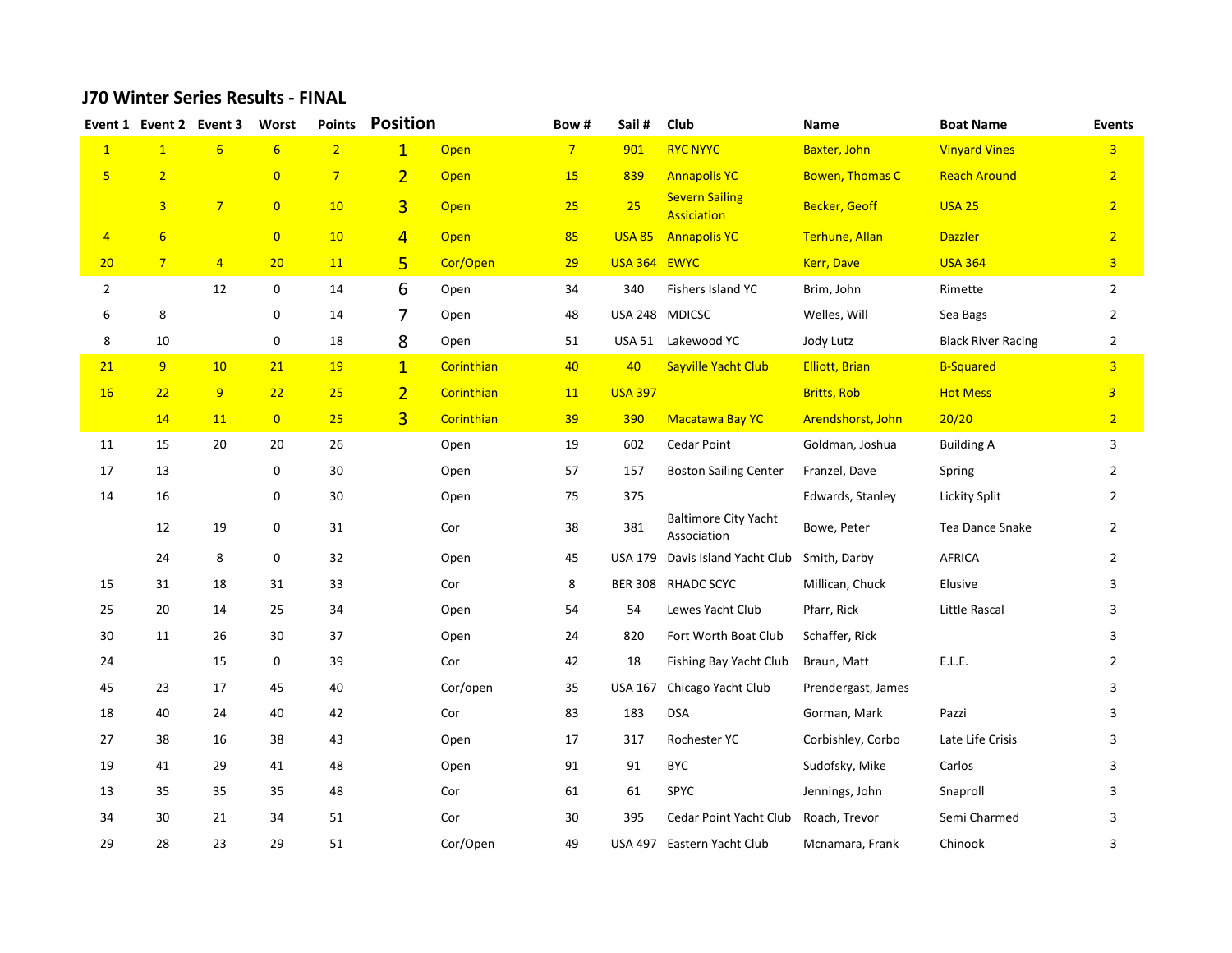## **J70 Winter Series Results - FINAL**

| Event 1 | Event 2 Event 3 |                | Worst | <b>Points</b>  | <b>Position</b> | Bow#         | Sail#          | Club                                      | Name                | <b>Boat Name</b>        | <b>Events</b>  |
|---------|-----------------|----------------|-------|----------------|-----------------|--------------|----------------|-------------------------------------------|---------------------|-------------------------|----------------|
| 26      |                 | 25             | 0     | 51             | Open            | 27           | 227            | Chicago Yacht Club                        | Sigmond, Leif Laura | Norboy / Norgirl        | $\overline{2}$ |
|         | 21              | 31             | 0     | 52             | Open            | 59           | 159            | Jacksonville University                   | Faudree, Jon        | Jacksonville University | 2              |
| 38      | 17              | 38             | 38    | 55             | Cor             | 4            |                | USA 604 Cedar Point Yacht Club            | Swann, Richard      | Cygnet                  | 3              |
| 28      | 32              |                | 0     | 60             | Cor             | 46           | 46             | <b>FBYC</b>                               | Clinard, R Noel     | Loonatictu              | $\overline{2}$ |
| 36      | 39              | 27             | 39    | 63             | Open/Cor/cor    | 88           | 88             | <b>DIYC</b>                               | Ciesla, David       |                         | 3              |
| 32      | 42              | 32             | 42    | 64             | Cor/open/cor    | 18           | 188            |                                           | Austin, Ed          | Chinook                 | 3              |
| 31      | 36              | 33             | 36    | 64             | Cor             | 43           | 343            | Vineyard Haven YC                         | Meleney, Alex       | Truckin'                | 3              |
| 43      | 46              | 22             | 46    | 65             | Cor             | 23           | 154            | EYC                                       | Graf, Holly         | Spice                   | 3              |
| 40      | 29              |                | 0     | 69             | Open            | 13           | 613            | Lake City Yacht Club                      | Dennison, Dave      | Piranha                 | $\mathbf{2}$   |
| 44      | 37              | 34             | 44    | 71             | Cor             | 3            | 189            | Cor Yacht Club Of Cape<br>May             | Lord, Jack          | Hey Jude                | 3              |
|         | 34              | 37             | 0     | $71\,$         | Cor             | $\mathbf{1}$ | 501            | American YC                               | Fisher, Andrew      | button fly              | $\overline{2}$ |
| 46      | 44              | 30             | 46    | 74             | Cor             | 50           | 503            | Chicago Yacht Club                        | Foley, Ryan         | Johnny Utah             | 3              |
|         | 33              | 46             |       | 79             | Open/Cor/Cor    | 99           | 499            | Rochester Yacht Club                      | Dombroski, David    | EXtreme                 | $\overline{2}$ |
| 37      | 43              | 43             | 43    | 80             | Cor/Open        | 98           | 98             | Lakewood YC                               | Poindexter, Alfred  | chubby boy              | 3              |
| 42      | 45              | 39             | 45    | 81             | Open/Cor/Cor    | 36           | 36             | Chicago Yacht Club                        | Karzen, Lloyd       | <b>TAIPAN</b>           | 3              |
| 35      | 48              | 47             | 48    | 82             | Cor             | 25/77        | 325            | CCYC                                      | Scott, Gary         | Lostboys                | 3              |
| 41      |                 | 41             | 0     | 82             | Open            | 63           | 363            |                                           | Berry, Kristen      | Down The Line           | $\overline{2}$ |
| 47      | 47              | 45             | 47    | 92             | Cor             | 6            | USA 6          | <b>RCYC</b>                               | Vincent, David      |                         | 3              |
| 48      |                 | 44             | 0     | 92             | Cor             | 10           | 410            | Youngstown Yacht Club Pawlowski, Joseph P |                     | Perfect Ten             | $\overline{2}$ |
|         |                 | $\mathbf{1}$   | 0     | $\mathbf{1}$   | Open            | 64           | <b>USA 151</b> |                                           | Kullman, Marty      | New Wave                | $\mathbf{1}$   |
|         |                 | $\overline{2}$ | 0     | $\overline{2}$ | Open            | 52           | 852            | Fort Worth Boat Club                      | Darden, Glenn       | Hoss                    | $\mathbf{1}$   |
|         |                 | 3              | 0     | 3              | Open            | 86           | 86             |                                           | Pasquinelli, Bruno  | stampede                | $\mathbf{1}$   |
|         |                 | 5              | 0     | 5              | Open            | 44           |                | USA 546 Lakewood YC                       | Lutz, Jay           | <b>Zounds Hearing</b>   | $\mathbf{1}$   |
|         |                 | 13             | 0     | 13             | Open            | 15           | USA 15         | Youngstown Yacht Club Finkle, Tim         |                     | Junior                  | $\mathbf{1}$   |
|         |                 | 28             | 0     | 28             | Cor             | 14           | USA 14         | Chicago YC                                | Maxwell, Gabriel    | Surprise                | $\mathbf{1}$   |
|         |                 | 36             | 0     | 36             | Cor             | 82           | <b>CAN 813</b> | Royal Hamilton Yacht<br>Club              | Jones, Richard      | Maverick                | $\mathbf{1}$   |
|         |                 | 40             | 0     | 40             | Open            | 66           | 357            |                                           | Berry, Kristen      | Danger Mouse            | $\mathbf{1}$   |